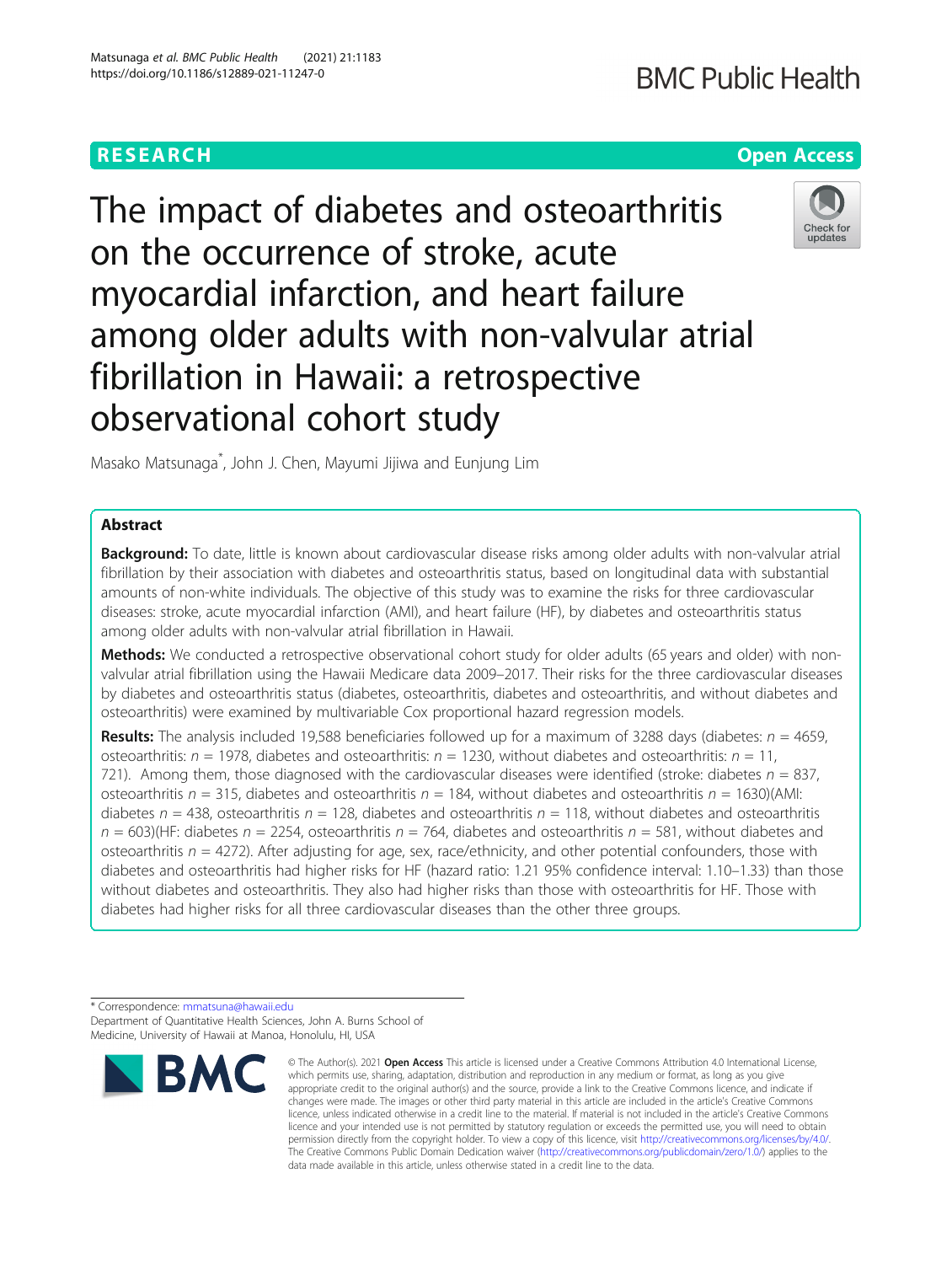Conclusions: Variation in cardiovascular disease risks for older adults with non-valvular atrial fibrillation in Hawaii exists with diabetes and osteoarthritis status.

Keywords: Non-valvular atrial fibrillation, Diabetes, Osteoarthritis, Cardiovascular disease, Stroke, Myocardial infarction, Heart failure, Older adults, Medicare

#### Background

Stroke, acute myocardial infarction (AMI), and heart failure (HF) are among the leading causes of death in US older adults  $[1-4]$  $[1-4]$  $[1-4]$  $[1-4]$ . Individuals who survive these cardiovascular diseases (CVDs) often experience a low healthrelated quality of life (HRQOL) [\[5](#page-8-0), [6](#page-8-0)]. In addition, it often results in increasing caregivers' burden and health care expenses [\[7](#page-8-0)–[9\]](#page-8-0). Although the CVD mortality and incidence rates decreased over recent years, health disparities in the rates still exist in multiple dimensions, including socioeconomic status, race/ethnicity, and health status [\[2](#page-8-0), [4](#page-8-0), [7](#page-8-0)].

Non-valvular atrial fibrillation (NVAF) is a common arrhythmia disease and a risk factor for CVDs, such as stroke and HF [[4,](#page-8-0) [10](#page-8-0), [11](#page-8-0)]. The number of patients with NVAF is projected to increase due to the growing older adult population [[12\]](#page-8-0). Since older adults are more likely to have multiple chronic conditions, their CVD risks could depend on their comorbidity status. Furthermore, recovery from CVD is more challenging for individuals with other chronic diseases [[13\]](#page-8-0). Thus, examining their CVD risks by other health conditions' status may provide new insights on NVAF management. Such a study is necessary to develop public health strategies to decrease future healthcare crises. Also, an action plan is required for the community with a high proportion of members experiencing health disparities.

Risk factors for NVAF include metabolic disturbances [[14,](#page-8-0) [15\]](#page-8-0), such as diabetes mellitus (DM) and osteoarthritis (OA), which are also a health-status risk factor for CVD. OA, the most common form of arthritis, is the common cause of joint pain, physical disability, and low HRQOL among older adults [\[16](#page-8-0)]. Past studies reported poor lipid and glycemic profiles and a higher CVD incidence rate among those with OA than those without [[17,](#page-8-0) [18](#page-8-0)]. Because adults with DM often develop OA and vice versa, recent studies examined the association between the two diseases [\[19,](#page-8-0) [20\]](#page-8-0).

To date, little is known about CVD risks among older adults with NVAF by DM and OA status, especially among those in the community with a high proportion of non-white individuals. To fill this gap, we aimed to examine risks for stroke, AMI, and HF over time among older adults with NVAF by DM/OA status, using the Hawaii Medicare claims data 2009–2017. Because Hawaii's population includes high proportions of Asians and Pacific Islanders (PI), our investigation is also vital

to provide useful insights on developing future multifactorial prevention and intervention initiatives for those high CVD risk patients in a multiracial community. We hypothesized that older adults with NVAF who also have DM and OA are more likely to have higher risks for stroke, AMI, or HF than those without either DM or OA or both.

#### **Methods**

#### Data source and study population

We conducted a retrospective observational cohort study using 2009–2017 Hawaii Medicare inpatient, outpatient, and carrier claim files and beneficiary summary files. The University of Hawaii Human Studies Program approved this study. Using the International Classification of Diseases, Ninth or Tenth Revision, Clinical Modification (ICD-9-CM or ICD-10-CM), we identified individuals with NVAF, stroke, AMI, HF, DM, and OA from the claim files  $[21, 22]$  $[21, 22]$  $[21, 22]$  $[21, 22]$  (Supplementary Table [1\)](#page-7-0). The date on which a beneficiary was diagnosed with NVAF was treated as his or her baseline date.

Among the Medicare beneficiaries with Hawaii residency, 29,222 beneficiaries were identified as those with an NVAF diagnosis. Beneficiaries aged 64 years and younger ( $n = 2569$ ) and beneficiaries who had a stroke, AMI, or HF diagnosis before their baseline date were excluded for analysis ( $n = 7065$ ), resulting in 19,588 study subjects for the analysis. These individuals were classified into four mutually exclusive cohorts of DM/OA status: with both DM and OA (with DM/OA), with DM only (with DM), with OA only (with OA), or without DM and OA (without DM/OA), based on their diagnoses before the baseline date.

Those who had been diagnosed with each of the CVDs were categorized as "had a diagnosis" on their diagnosis dates, and days from the baseline date were calculated for each. Those who were not diagnosed with the CVD were censored on their last days in the study period, and days from their baseline date were calculated for each. If an individual's DM/OA status changed during the study period, this individual was censored on the new diagnosis date. For example, an individual initially without OA was later diagnosed with OA after his/her baseline date, days from the baseline date to the OA diagnosis date were calculated, and s/he was censored on the OA diagnosis date. If an individual died of causes other than CVD, s/he was censored on the death date.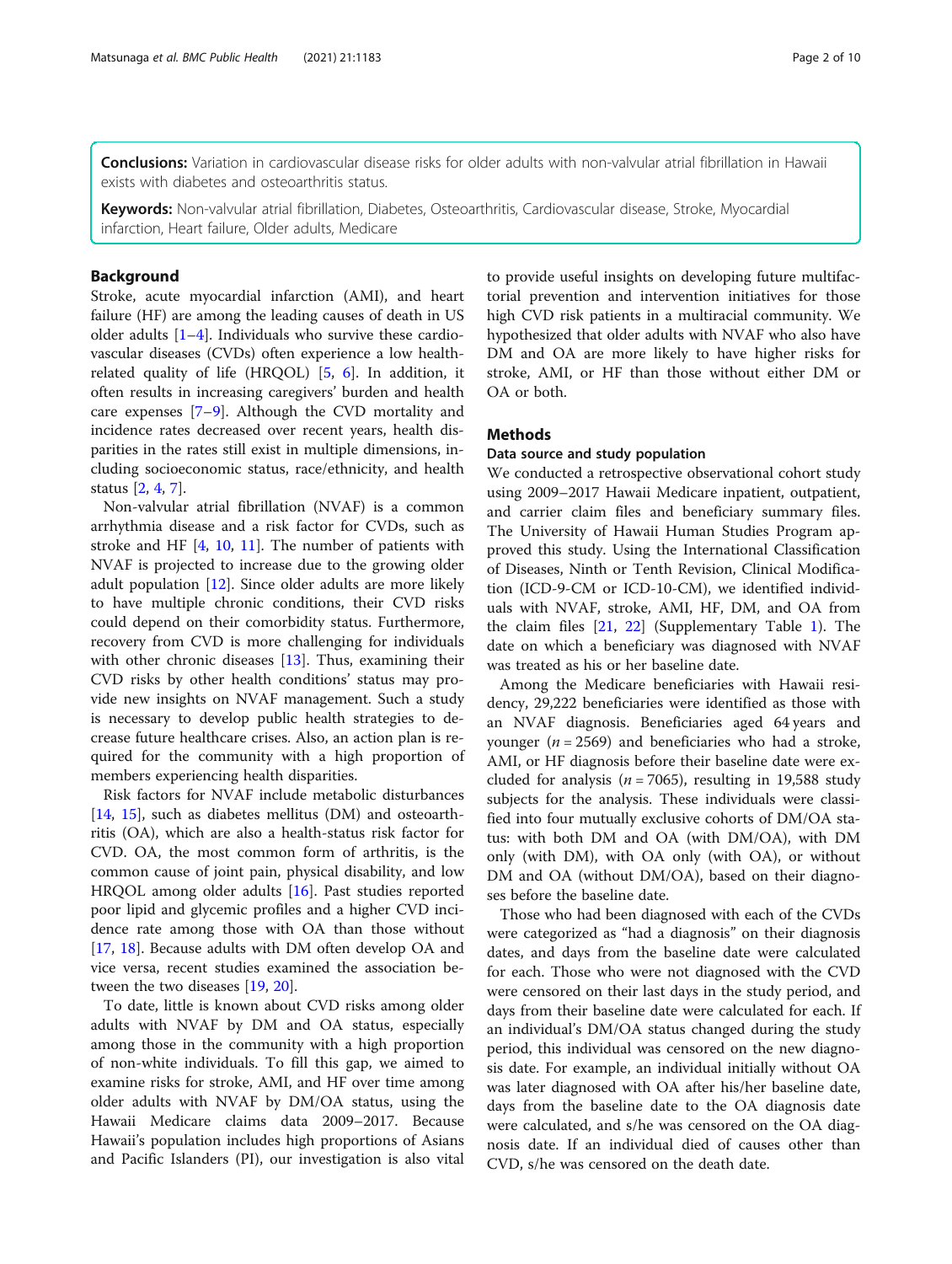#### Demographics and comorbidities

Age, gender, race, zip code, and dual eligibility for Medicare and Medicaid were obtained from the beneficiary summary files. Study subjects were categorized into three age groups based on age at baseline (65–74, 75– 84, or  $\geq$  85 years). Their race/ethnicity categories (White, Asian, PI, Hispanic, and Other race) were determined by two Medicare race variables (Beneficiary Race Code and Research Triangle Institute Race Code). White, Hispanic, and Other Race individuals were identified according to the Beneficiary Race Code. Black and North American Native were included in Other Race due to their small population sizes in the study population  $\langle$  < 1% for both races). If both race codes indicated Asian and Asian/PI, this individual was categorized as an Asian. If the Beneficiary Race Code indicated other than Asian, but the Research Triangle Institute Race Code indicated Asian/PI, this individual was classified as a PI. Oahu is the most populous island in Hawaii with the most major hospitals. Thus the Oahu residency can serve as an indicator of resource availability as Hawaii has been facing physician shortages, especially on neighboring islands [\[23](#page-8-0)]. We identified the residency of Oahu for each subject based on their zip codes. Dual eligibility was defined as "yes" if a beneficiary received both Medicare and Medicaid at least for 12 consecutive months and used as a proxy for socioeconomic status. Hypertension and hyperlipemia are well-known factors for CVDs. The associations with CKD, COPD, and dementia were examined by past studies [[7](#page-8-0), [24](#page-8-0)–[27](#page-8-0)]. We identified those with hypertension, hyperlipidemia, chronic kidney disease (CKD), chronic obstructive pulmonary disease (COPD), and dementia at the baseline from the claim files using appropriate ICD-9-CM or ICD-10-CM codes ( Supplementary Table [1](#page-7-0)).

#### Statistical analysis

The characteristics of older adult beneficiaries with NVAF were summarized by DM/OA status. Differences in the characteristics across the DM/OA status were examined by chi-square tests for categorical variables and analysis of variance for continuous variables, respectively. Incidence rates of the three CVDs per 1000 person-years were computed, and differences between the DM/OA groups were compared. Times to the CVD diagnoses were illustrated using Kaplan-Meier curves. Log-rank tests with the Benjamini-Hochberg adjustment were used to compare diagnosis rates of the four DM/ OA groups. Cox proportional hazard regression models were used to obtain crude and adjusted hazard ratios (HRs) and their 95% confidence intervals (CIs) of the CVD by DM/OA status. Covariates included in the adjusted model were age group, sex, race/ethnicity, Oahu residency, dual eligibility, hypertension, hyperlipidemia, CKD, COPD, and dementia. The assumption of the proportionality of hazards for each variable over time was evaluated using scaled Schoenfeld residuals and appropriate plots. Models for AMI and HF were stratified by CKD due to the unproportionate hazards between those with and without CKD. Multiple comparisons among the DM/OA status groups were tested using Tukey's method. All analyses were conducted in R version 3.8 [ $28$ ]. Statistical significance was assessed by a *p*value of less than 0.05.

#### Results

Table [1](#page-3-0) shows the characteristics of the study population. More than 50% did not have DM and OA at baseline (without DM/OA). The second-largest group was those with DM, followed by those with OA. The smallest group had both DM and OA (with DM/OA), consisting of less than 7% of the study population. Those with DM were more likely to be younger, male, Asian or PI, and living in Oahu, and had a higher proportion of dual eligibility than the others, and had a higher proportion of hypertension, hyperlipidemia, COPD, dementia, and CKD than those without DM/OA. Those with OA were more likely to be older and female and had a higher proportion of whites than the others, and had higher proportions of hypertension, hyperlipidemia, COPD, dementia, and CKD than those without DM/OA. Those with DM/OA had greater proportions of hypertension, hyperlipidemia, CKD, and COPD than the others.

Table [2](#page-4-0) shows the counts of events and event rates for stroke, AMI, and HF. Among the study population, 2966 stroke diagnoses (median: 580 follow-up days), 1287 AMI diagnoses (median: 677 follow-up days), and 7871 HF diagnoses (median: 308 follow-up days) were observed. The overall event rates for stroke, AMI, and HF were 60.5, 24.3, and 207.6 per 1000 person-years. The rates of the CVDs varied across the groups: ranging between 56.6–68.9 stroke diagnoses, 19.2–36.5 AMI diagnoses, and 184.8–269.6 HF diagnoses per 1000 personyears. Those with DM had a higher stroke rate (68.9/ 1000 person-years) than those without DM/OA ( $p <$ 0.001), and had a higher AMI rate (33.6/1000 personyears) and a higher HF rate (260.0/1000 person-years) than those without DM/OA and those with OA ( $ps <$ 0.001). Those with DM/OA had a higher AMI rate (36.5/1000 person-years) and a higher HF rate (269.6/ person-years) than those without  $DM/OA$  ( $ps < 0.001$ ) and those with OA ( $p < 0.01$ ,  $p < 0.001$ ).

Figure [1](#page-5-0) illustrates Kaplan-Meier curves for (a) stroke, (b) AMI, and (c) HF. The time-to-first event curves show that the proportion of those developing HF was greater than those of developing stroke and AMI over the study period. Without DM/OA had the lowest probability of having any of the three CVD diagnosis, followed closely by with OA, and then with DM/OA and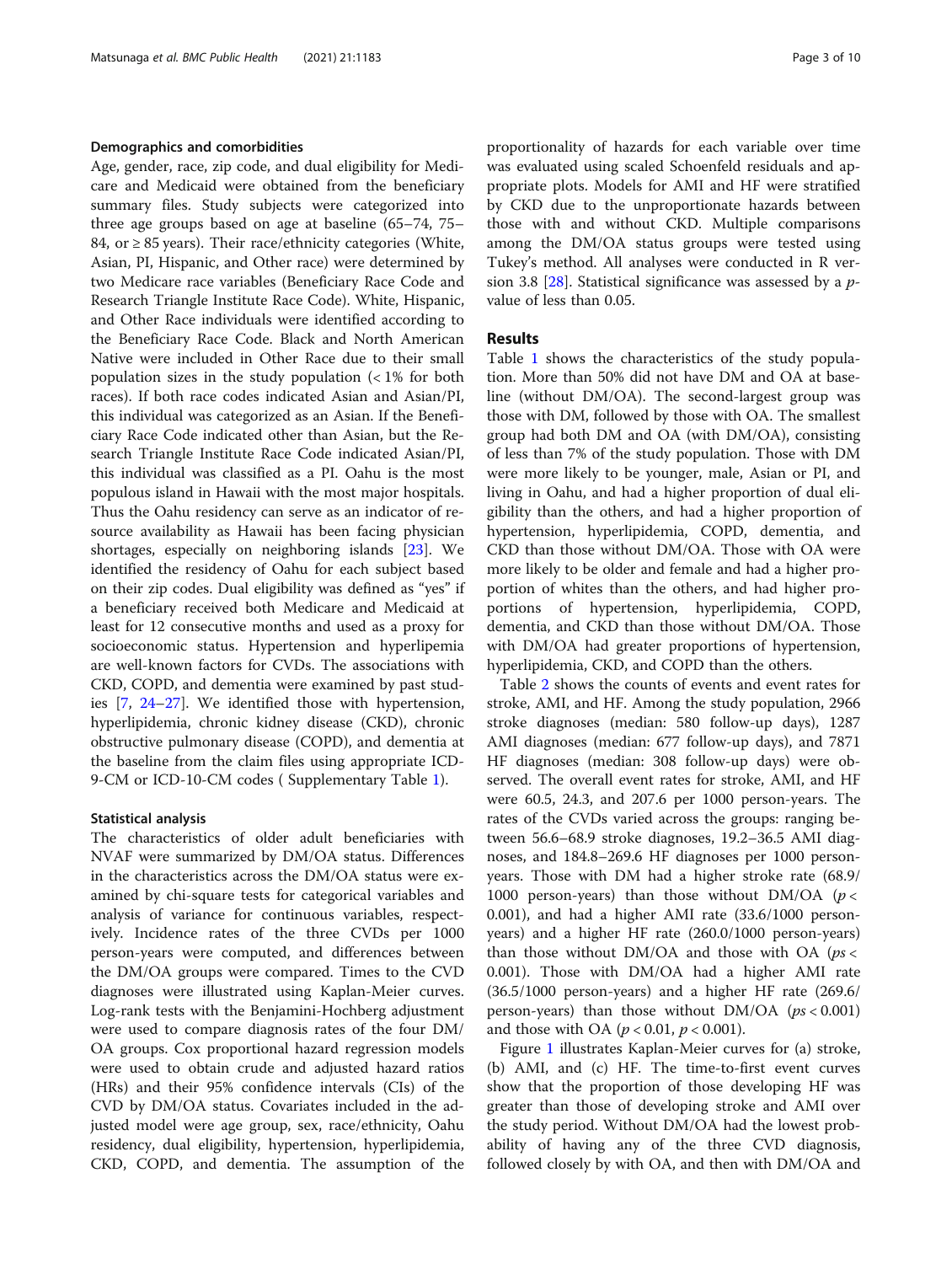| Characteristic                       | Without DM/OA<br>$n = 11,721$<br>(59.8%) | With DM<br>$n = 4659$<br>(23.8%) | With OA<br>$n = 1978$<br>$(10.1\%)$ | With DM/OA<br>$n = 1230$<br>$(6.3\%)$ |
|--------------------------------------|------------------------------------------|----------------------------------|-------------------------------------|---------------------------------------|
| Age in year, mean (SD)               |                                          |                                  |                                     |                                       |
|                                      | 77.9 (8.76) b,c,d                        | 76.9 (8.24) $c,d$                | 80.3 (8.38) <sup>d</sup>            | 79.2 (7.78)                           |
| Age group, n (%)                     |                                          |                                  |                                     |                                       |
| 65-74y                               | 4836 (41.3)b,c,d                         | 2117 (45.4) $c,d$                | 605 (30.6) d                        | 399 (32.4)                            |
| 75-84y                               | 4047 (34.5)                              | 1650 (35.4)                      | 742 (37.5)                          | 509 (41.4)                            |
| $\geq 85y$                           | 2838 (24.2)                              | 892 (19.1)                       | 631 (31.9)                          | 322 (26.2)                            |
| Gender, n (%)                        |                                          |                                  |                                     |                                       |
| Male                                 | 6577 (56.1) b,c,d                        | 2757 (59.2) c,d                  | 880 (44.5) <sup>d</sup>             | 619 (50.3)                            |
| Female                               | 5144 (43.9)                              | 1902 (40.8)                      | 1098 (55.5)                         | 611 (49.7)                            |
| Race/ethnicity, n (%)                |                                          |                                  |                                     |                                       |
| White                                | 4412 (37.6) b,c,d                        | 1010 $(21.7)^{c,d}$              | 893 (45.1) <sup>d</sup>             | 333 (27.1)                            |
| Asian                                | 3106 (26.5)                              | 1449 (31.1)                      | 499 (25.2)                          | 371 (30.2)                            |
| Pacific Islander                     | 2346 (20.0)                              | 1213 (26.0)                      | 329 (16.6)                          | 299 (24.3)                            |
| Hispanic                             | 519 (4.4)                                | 296 (6.4)                        | 84 (4.2)                            | 72 (5.9)                              |
| Other                                | 1338 (11.4)                              | 691 (14.8)                       | 173 (8.7)                           | 155 (12.6)                            |
| Residency, n (%)                     |                                          |                                  |                                     |                                       |
| Other Island                         | 3960 (33.8) b                            | 1384 (29.7) <sup>c,d</sup>       | 677 (34.2)                          | 416 (33.8)                            |
| Oahu                                 | 7761 (66.2)                              | 3275 (70.3)                      | 1301 (65.8)                         | 814 (66.2)                            |
| Dual eligibility, n (%) <sup>e</sup> |                                          |                                  |                                     |                                       |
|                                      | 1677 (14.3) b,c                          | 787 (16.9) <sup>c,d</sup>        | 242 (12.2)                          | 157 (12.8)                            |
| Hypertension, n (%)                  |                                          |                                  |                                     |                                       |
|                                      | 6814 (58.1) b,c,d                        | 3971 (85.2) <sup>c,d</sup>       | 1623 (82.1) <sup>d</sup>            | 1169 (95.0)                           |
| Hyperlipidemia, n (%)                |                                          |                                  |                                     |                                       |
|                                      | 5262 (44.9) b,c,d                        | 3507 (75.3) <sup>d</sup>         | 1460 (73.8) <sup>d</sup>            | 1144 (93.0)                           |
| COPD, n (%)                          | 1278 (10.9) b,c,d                        | 588 (12.6) <sup>c,d</sup>        | 400 (20.2) d                        | 292 (23.7)                            |
| Dementia, n (%)                      | 1013 (8.6) $b,c,d$                       | 478 (10.3) <sup>c,d</sup>        | 275 (13.9)                          | 157 (12.8)                            |
| CKD, n (%)                           | 1867 (15.9) b,c,d                        | 1837 (39.4) <sup>c,d</sup>       | 475 (24.0)                          | 570 (46.3)                            |

<span id="page-3-0"></span>Table 1 Characteristics of older adults with non-valvular atrial fibrillation (NVAF)<sup>a</sup> by diabetes mellitus (DM) and osteoarthritis (OA) status: Hawaii Medicare data 2009–2017

<sup>a</sup> Older adults with NVAF had no stroke, acute myocardial infarction, and heart failure at baseline ( $n = 19,588$ ).  $b, cd$  A significant difference between the corresponding group in the column and the <sup>b</sup>DM, <sup>c</sup>OA, or <sup>d</sup>DM/OA group ( $p < 0.05$ ). <sup>e</sup>Dual eligible for Medicare and Medicaid for at least 12 consecutive months over the study period. Abbreviations:  $SD =$  standard deviation;  $CKD =$  chronic kidney disease;  $COPD =$  chronic obstructive pulmonary disease

with DM. The disease-free probabilities for stroke were evenly spread among the four groups for stroke, and a significant difference was observed only between with DM and without DM/OA (pair-wise log-rank test:  $p <$ 0.001). However, this pattern was not found for AMI and HF: the curves for with DM and with DM/OA were closer to each other (pair-wise log-rank test: with DM vs. with DM/OA  $p > 0.05$  for AMI and HF), and both were lower than without DM/OA (pair-wise log-rank test: with DM vs. without DM/OA  $p < 0.001$ ; with DM/ OA vs. without DM/OA  $p < 0.001$  for AMI and HF), and with OA (pair-wise log-rank test: with DM vs. with OA  $p < 0.001$  for AMI and HF; with DM/OA vs. with OA  $p = 0.002$  for AMI,  $p < 0.001$  for HF).

The results of Cox proportional hazard regression analysis (Supplementary Table [2\)](#page-7-0) show that those with DM were 1.24 times more likely to be diagnosed with stroke (HR 1.24, 95% CI: 1.15–1.35), 1.80 times more likely to be diagnosed with AMI (HR 1.80, 95% CI: 1.59–2.04), and 1.38 times more likely to be diagnosed with HF (HR 1.38, 95% CI: 1.31–1.45) than those without DM/OA. Those with DM/OA were more likely to be diagnosed with AMI (HR 1.88, 95% CI: 1.54–2.29) and HF (HR 1.35, 95% CI: 1.23–1.47). The results of adjusted models (Table [3\)](#page-6-0) show that the HRs of those with DM remained significant (stroke: 1. 29, 95% CI: 1.18–1.41; AMI: 1.31, 95% CI: 1.15–1.49; HF: 1.34, 95% CI: 1.26–1.41). Those with DM also had higher hazards than those with OA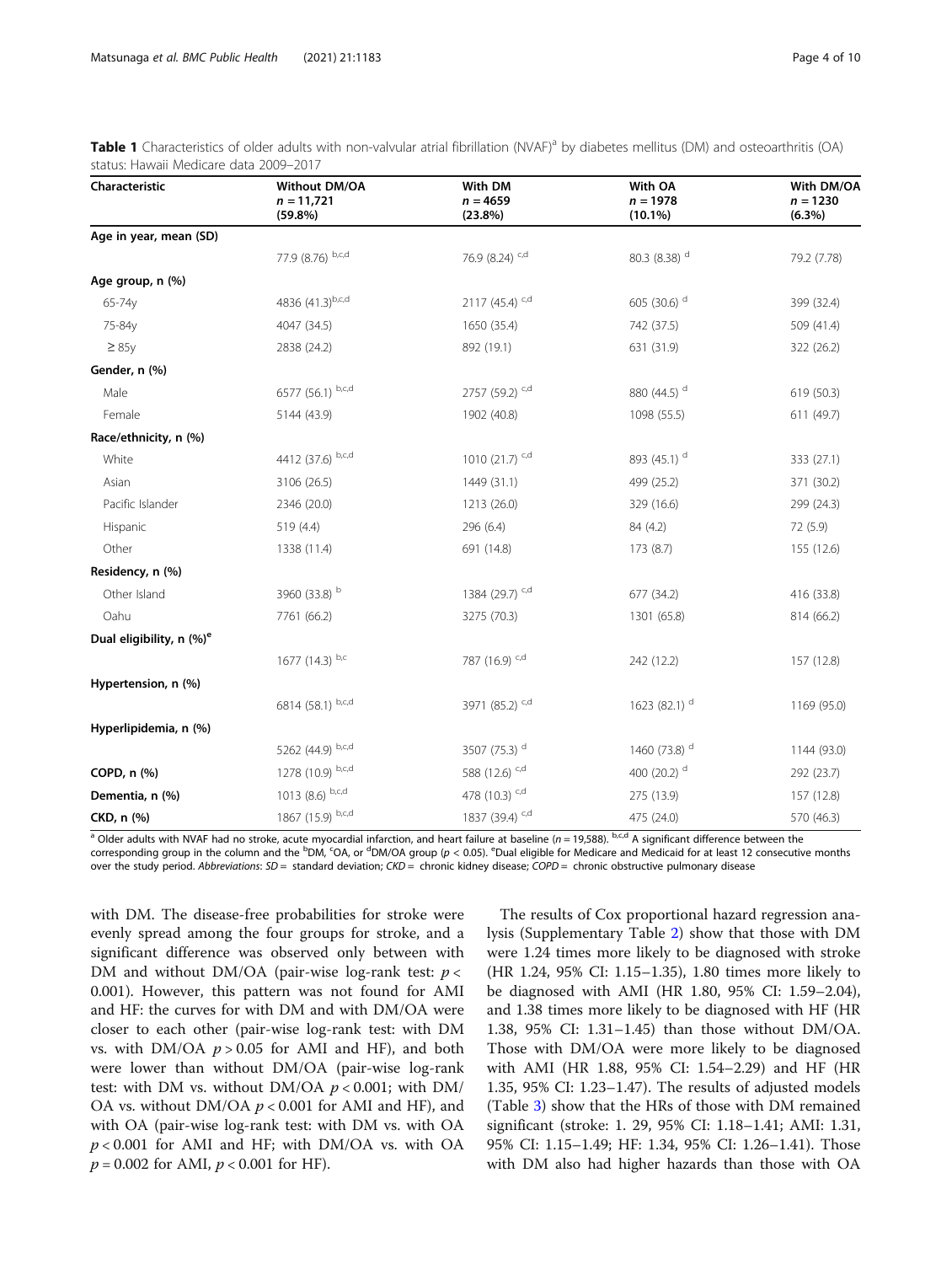<span id="page-4-0"></span>

| Table 2 Event and event rates by the presence of osteoarthritis and/or diabetes among older adults with non-valvular atrial |  |  |  |  |  |
|-----------------------------------------------------------------------------------------------------------------------------|--|--|--|--|--|
| fibrillation <sup>a</sup> : Hawaii Medicare data 2009–2017                                                                  |  |  |  |  |  |

|                              | Total               | <b>Without DM/OA</b><br>$n = 11,721$ | With DM<br>$n = 4659$             | With OA<br>$n = 1978$            | With DM/OA<br>$n = 1230$ |
|------------------------------|---------------------|--------------------------------------|-----------------------------------|----------------------------------|--------------------------|
| <b>Stroke</b>                |                     |                                      |                                   |                                  |                          |
| Diagnosis, n                 | 2966                | 1630                                 | 837                               | 315                              | 184                      |
| Days, median <sup>b</sup>    | 580.0               | 534.0                                | 653.0                             | 656.5                            | 692.5                    |
| Rate, per 1000 p-yr (95% CI) | $60.5(58.3 - 62.7)$ | 56.6 $(53.8 - 59.4)^c$               | 68.9 (64.3-73.7)                  | $63.2(56.4 - 70.5)$              | 59.6 (51.3-68.9)         |
| Acute myocardial infarction  |                     |                                      |                                   |                                  |                          |
| Diagnosis, n                 | 1287                | 603                                  | 438                               | 128                              | 118                      |
| Days, median <sup>b</sup>    | 676.5               | 631.0                                | 715.0                             | 739.5                            | 739.0                    |
| Rate, per 1000 p-yr (95% CI) | 24.3 (23.0-25.6)    | 19.2 (17.7-20.8) <sup>c,d,e</sup>    | 33.6 $(30.5 - 36.9)$ <sup>d</sup> | 23.7 (19.8–28.2) <sup>e</sup>    | 36.5 (30.2-43.7)         |
| <b>Heart failure</b>         |                     |                                      |                                   |                                  |                          |
| Diagnosis, n                 | 7871                | 4272                                 | 2254                              | 764                              | 581                      |
| Days, median <sup>b</sup>    | 308.0               | 305.0                                | 289.0                             | 366.5                            | 331.5                    |
| Rate, per 1000 p-yr (95% CI) | 207.6 (203.1-212.3) | 184.8 (179.3-190.4) <sup>c,d,e</sup> | 260.0 (249.4-271.0) <sup>d</sup>  | 192.4 (179.0-206.6) <sup>e</sup> | 269.6 (248.1-292.5)      |

<sup>a</sup> Older adults with non-valvular atrial fibrillation had no stroke, acute myocardial infarction, and heart failure at baseline (*n* = 19,588). <sup>b</sup> Follow-up duration in days.<br><sup>c.d.e</sup> A significant difference between the person-years; CI confidence interval

for all CVDs (stroke:  $p < 0.01$ , AMI:  $p = 0.02$ , HF:  $p <$ 0.001). Those with DM/OA were 1.21 times more likely to be diagnosed with HF (HR 1.21, 95% CI: 1.10–1.33) than those without DM/OA, but no difference was observed for stroke and AMI. Those with DM/OA also had higher risks than those with OA for HF ( $p < 0.001$ ). No significant difference was observed in those with OA versus those without DM/OA for all the CVDs.

Older age and hypertension were associated with having a diagnosis for all three CVDs. Different patterns of the CVD hazard comparisons with the reference groups were found for sex (female: higher for stroke; lower for AMI and HF), race/ethnicity (Hispanic: higher for AMI), Oahu residency (higher for stroke; lower for HF), dual eligibility (higher for HF), hyperlipidemia (higher for AMI; lower for HF), COPD (higher for HF), and dementia (higher for stroke).

#### Discussion

To the best of our knowledge, this is the first study that examined the hazard risks for stroke, AMI, and HF in the older adults with NVAF by DM/OA status in the community with a high proportion of non-White individuals, using Medicare data. We found that among adults with NVAF who aged 65 years and older in Hawaii, those with DM only had a higher diagnosis rate for stroke compared with those without DM/OA. For AMI and HF, those with DM/OA and those with DM only had similar diagnosis rates, which were higher than those with OA only and those without DM/OA. After adjusting for potential confounders, we observed the

difference in hazards between those with and without DM/OA was significant for HF only. In contrast, the difference between those with DM only and without DM/ OA remained significant for all three CVDs. Taken all together, these results indicate that having DM and OA together did not generate additive risks for any of the three CVDs to older adults with NVAF in Hawaii. Meanwhile, DM itself appeared to be a critical contributor to the risk for the three CVDs. However, those with DM in our study population were younger than the other groups. Younger individuals are more likely to be engaged with unhealthy behaviors, such as suboptimal dietary quality, excessive alcohol consumptions, and smoking [[29,](#page-8-0) [30\]](#page-8-0). Although Medicare data allowed to examine the diagnosis and hazard ratios among US older adults, they did not include detailed sociodemographic data, such as income and education. In addition, the CVD hazard risk differences by DM/OA status among older adults with NVAF may involve more complicated pathways than the general US older adult population. Further research with detailed sociodemographic and clinical data is needed to elucidate hazard differences across the DM/OA status among older adults with NVAF.

The current results showed that the overall diagnosis rate among older adults with NVAF was the highest for HF, followed by stroke and AMI. A possible reason for HF's highest rate is that HF and NVAF are risk factors to each other [\[31](#page-9-0), [32](#page-9-0)], and HF is a chronic and progressive disease and occurs more frequently than the other two CVDs in older adults [\[4](#page-8-0)]. Since NVAF is a well-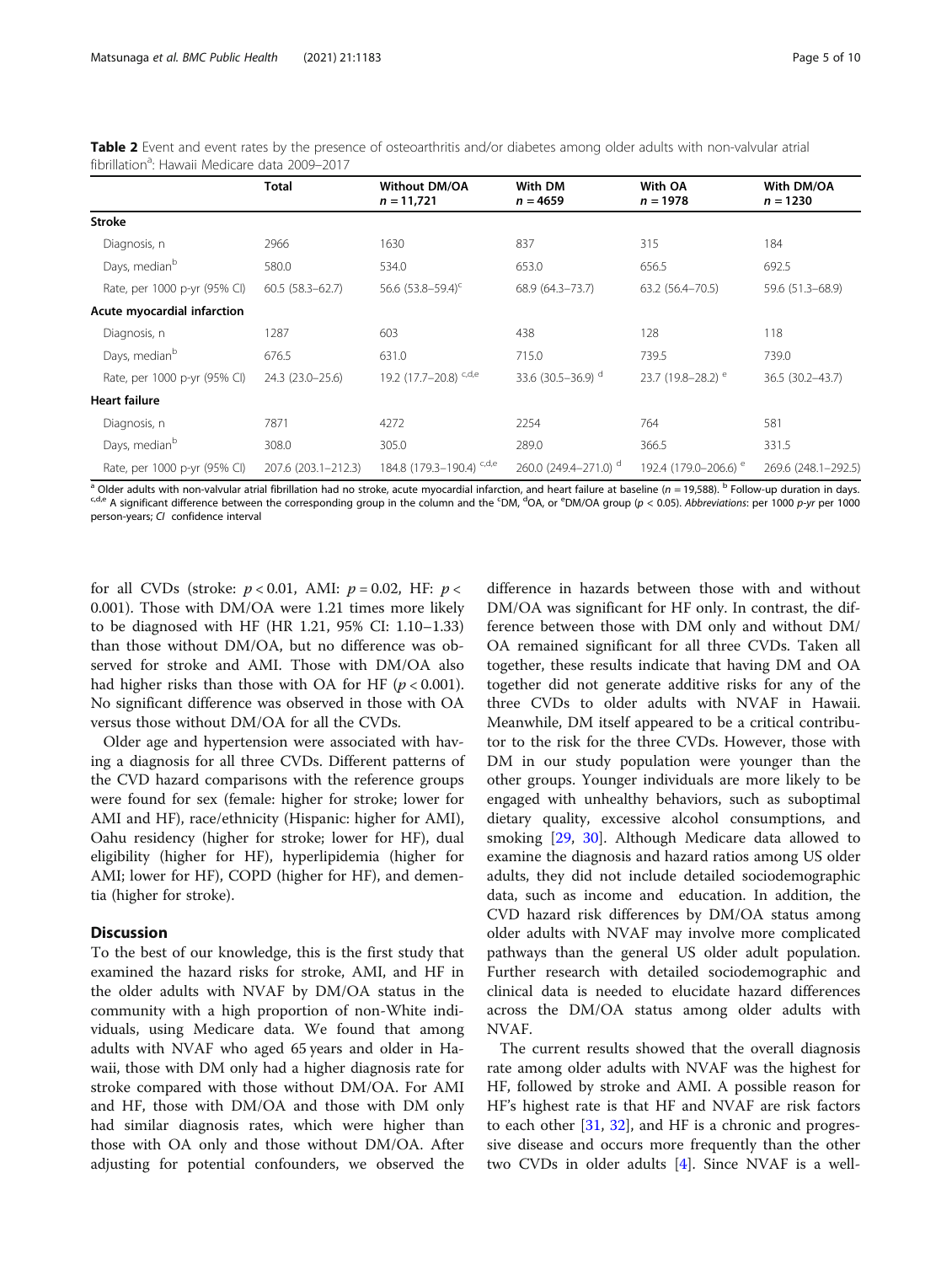<span id="page-5-0"></span>

known risk factor for stroke [\[4](#page-8-0), [10](#page-8-0), [11\]](#page-8-0), it is not surprising that older adults with NVAF in the current study show the second-highest rate of stroke among the three CVDs. Of note, we found that the overall incidence rate of AMI among older adults with NVAF was the lowest. This may be because NVAF is not a direct risk factor for AMI. However, the results show that some older adults experienced such severe CVD. Since AMI could be fatal, a healthy lifestyle for AMI prevention should be included as a part of the CVD risk management for older adults with NVAF.

Numerous observational studies have reported the associations between OA and CVD risks. A recent metaanalysis study based on three longitudinal studies reported that patients with OA had higher risks for CVDs indicated by poorer atherosclerotic biomarkers and weight status and higher risk ratios for myocardial infarction and stroke, compared with patients without OA [[18\]](#page-8-0). Another meta-analysis study based on 15 observational studies also reported that the risk for overall CVD was 1.24 times higher for patients with OA than the general population [[17](#page-8-0)]. The study also reported high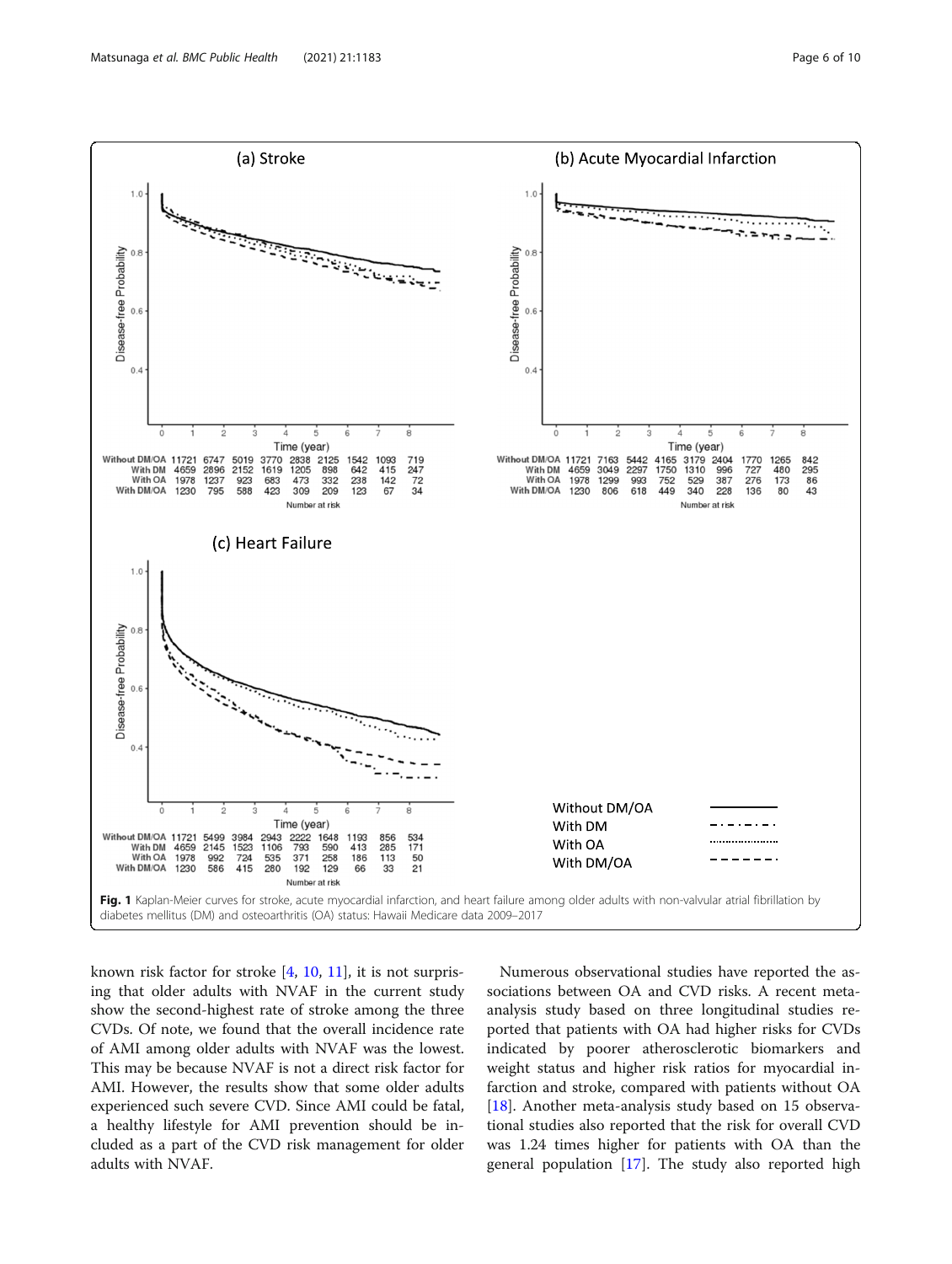<span id="page-6-0"></span>

| Table 3 Adjusted hazard ratios (HR) and 95% confidence intervals (CI) for stroke, acute myocardial infarction (AMI), and heart failure |  |  |
|----------------------------------------------------------------------------------------------------------------------------------------|--|--|
| among older adults with non-valvular atrial fibrillation (NVAF) <sup>a</sup> : Hawaii Medicare data 2009-2017                          |  |  |

|                                         | <b>Stroke</b><br>HR (95% CI)                                  | $P^{\rm b}$ | AMI<br>HR (95% CI)           | ъb      | <b>Heart Failure</b><br>HR (95% CI) | pb      |
|-----------------------------------------|---------------------------------------------------------------|-------------|------------------------------|---------|-------------------------------------|---------|
|                                         | Diabetes (DM)/osteoarthritis (OA) status (ref: without DM/OA) |             |                              |         |                                     |         |
| With DM                                 | $1.29(1.18 - 1.41)$                                           | < .001      | $1.31(1.15 - 1.49)$          | < .001  | $1.34(1.26 - 1.41)$                 | < .001  |
| With OA                                 | $1.04(0.92 - 1.18)$                                           | 0.496       | $0.96(0.79 - 1.17)$<br>0.711 |         | $0.98(0.90 - 1.06)$                 | 0.583   |
| With DM/OA                              | $1.02(0.87 - 1.19)$                                           | 0.830       | $1.15(0.93 - 1.41)$          | 0.193   | $1.21(1.10-1.33)$                   | < .001  |
| Age group (ref: 65-74 years)            |                                                               |             |                              |         |                                     |         |
| 75-84 years                             | $1.51(1.39 - 1.65)$                                           | < .001      | $1.40(1.22 - 1.59)$          | < 0.001 | $1.27(1.21 - 1.34)$                 | < 0.001 |
| $\geq$ 85 years                         | $1.84(1.66 - 2.03)$                                           | < .001      | $1.64(1.40-1.92)$            | < .001  | $1.64(1.54 - 1.74)$                 | < .001  |
| Gender (ref: Male)                      |                                                               |             |                              |         |                                     |         |
| Female                                  | $1.12(1.04 - 1.20)$                                           | 0.004       | $0.85(0.76 - 0.96)$          | 0.006   | $0.94(0.90 - 0.98)$                 | 0.006   |
| Race/ethnicity (ref: White)             |                                                               |             |                              |         |                                     |         |
| Asian                                   | $1.10(1.00 - 1.21)$                                           | 0.054       | $1.12(0.96 - 1.30)$          | 0.145   | $1.05(0.99 - 1.11)$                 | 0.132   |
| Pacific Islander                        | $1.04(0.94 - 1.15)$                                           | 0.471       | $1.02$ $(0.87 - 1.20)$       | 0.801   | $0.95(0.89 - 1.01)$                 | 0.102   |
| Hispanic                                | $1.09(0.91 - 1.30)$                                           | 0.364       | $1.43(1.12 - 1.82)$          | 0.004   | $1.05(0.94 - 1.17)$                 | 0.374   |
| Other                                   | $1.07(0.95 - 1.22)$                                           | 0.269       | $1.13(0.93 - 1.36)$          | 0.222   | $1.07(0.99 - 1.15)$                 | 0.079   |
| Residency (ref: other island)           |                                                               |             |                              |         |                                     |         |
| Oahu                                    | $1.10(1.02 - 1.20)$                                           | 0.019       | $0.99(0.88 - 1.36)$          | 0.935   | $0.88$ $(0.84 - 0.92)$              | < .001  |
| Dual eligibility <sup>c</sup> (ref: No) |                                                               |             |                              |         |                                     |         |
| Yes                                     | $0.91(0.82 - 1.01)$                                           | 0.086       | $0.87(0.74 - 1.02)$          | 0.089   | $1.08(1.01 - 1.15)$                 | 0.017   |
| Hypertension (ref: No)                  |                                                               |             |                              |         |                                     |         |
| Yes                                     | $1.11(1.02 - 1.22)$                                           | 0.023       | $1.67(1.42 - 1.98)$          | < .001  | $1.14(1.08 - 1.21)$                 | < .001  |
| Hyperlipidemia (ref: No)                |                                                               |             |                              |         |                                     |         |
| Yes                                     | $0.92(0.84 - 1.00)$                                           | 0.042       | $1.29(1.13 - 1.48)$          | < .001  | $0.74(0.71 - 0.78)$                 | < .001  |
|                                         | Chronic obstructive pulmonary disease (ref: No)               |             |                              |         |                                     |         |
| Yes                                     | $0.94(0.84 - 1.06)$                                           | 0.310       | $1.12(0.96 - 1.31)$          | 0.143   | $1.43(1.35 - 1.52)$                 | < .001  |
| Dementia (ref: No)                      |                                                               |             |                              |         |                                     |         |
| Yes                                     | $1.28(1.14 - 1.44)$                                           | < .001      | $1.11(0.93 - 1.33)$          | 0.263   | $0.95(0.88 - 1.03)$                 | 0.201   |
| Chronic Kidney Disease (ref: No)        |                                                               |             |                              |         |                                     |         |
| Yes                                     | $0.91(0.83 - 1.00)$                                           | 0.053       | <b>NA</b>                    |         | ΝA                                  |         |

 $\frac{1}{\sqrt{2}}$  Older adults with NVAF had no stroke, acute myocardial infarction, and heart failure at baseline (n = 19,588).<sup>b</sup> P-values were obtained by testing the significance of regression coefficients in the Cox proportional hazards regression models. <sup>c</sup> Dual eligible for Medicare and Medicaid for at least 12 consecutive months over the study period. Note. The model for stroke included DM/OA status, age group, gender, race/ethnicity, residency, dual eligibility, hypertension, hyperlipidemia, chronic obstructive pulmonary disease, dementia, and chronic kidney disease. The models for AMI and stroke included DM/OA status, age group, gender, race/ ethnicity, residency, dual eligibility, hypertension, hyperlipidemia, chronic obstructive pulmonary disease, dementia, and were stratified by chronic kidney disease (No/Yes)

risks for ischemic heart disease, congestive heart failure but did not find a higher risk for stroke when the risks were stratified by types of CVDs. A different metaanalysis study based on 15 observational studies [\[33](#page-9-0)] found a higher prevalence of CVDs (38.4% vs. 9.0%) and higher relative risks for HF and ischemic heart disease among those with OA but not for myocardial infarction and stroke. These meta-analysis studies suggest that the degree of CVD risks in those with OA may depend on the type of the CVDs. The current study examined the CVD risks of OA patients

by further categorizing them with DM status, which helps compare with the OA phenotypes suggested by past studies [[34](#page-9-0), [35](#page-9-0)]. The observed higher rate for CVDs in DM/OA group vs. OA only group could be related to the metabolic phenotype rather than other phenotypes associated with OA, such as the aging, inflammatory, genetic, and post-traumatic phenotypes. The current study did not take other important confounders into account. However, our findings may help elucidate the associations between OA phenotypes and CVD risks in future studies.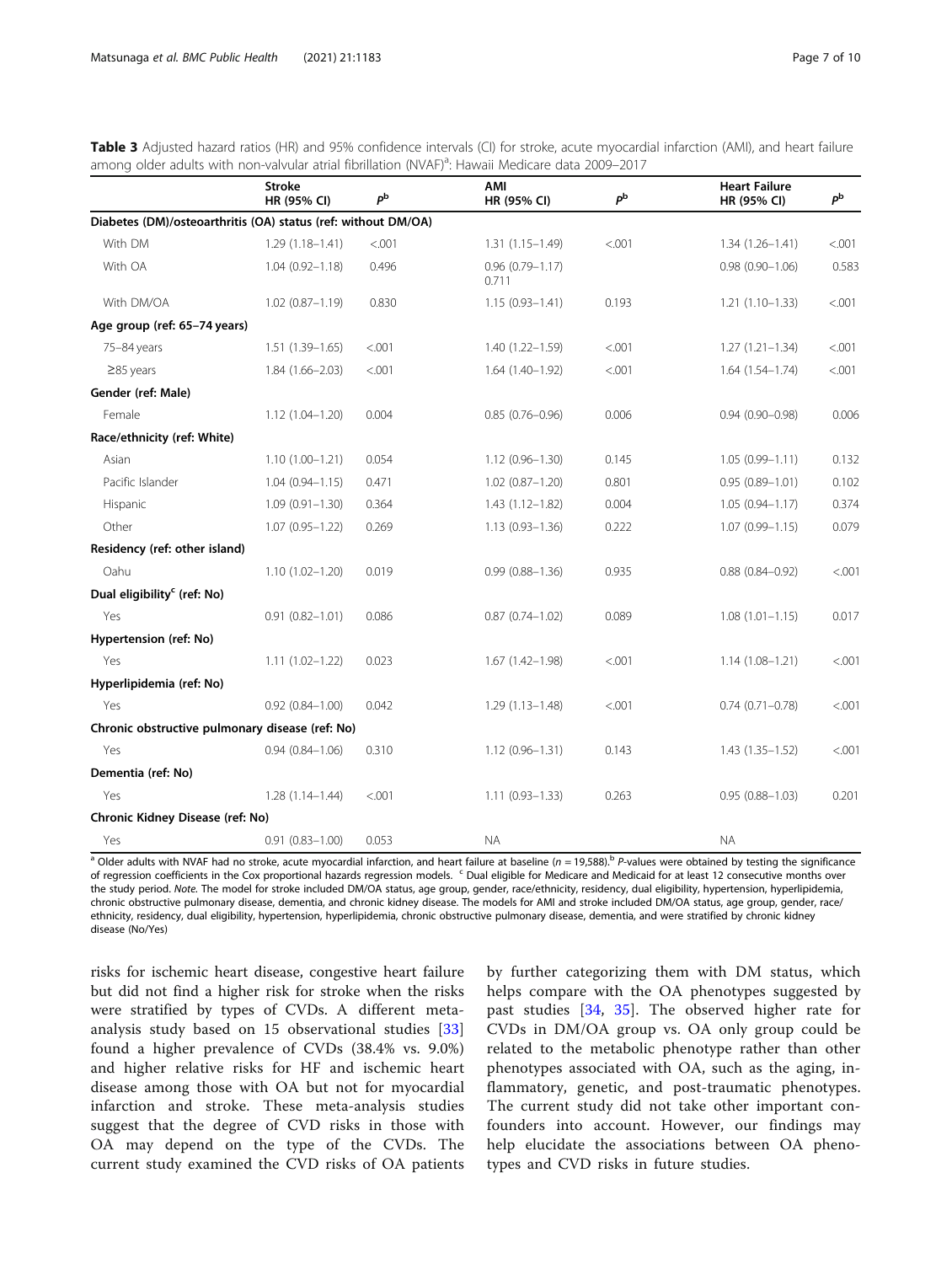<span id="page-7-0"></span>Our results show the associations of gender varied with the three CVDs. Female older adults with NVAF had a higher hazard for stroke but had a lower hazard for AMI and HF than mele counterparts. Previous studies reported that women had a higher risk for stroke [[36](#page-9-0), [37\]](#page-9-0) and myocardial infarction [\[38](#page-9-0)], but a lower risk for HF [\[39](#page-9-0)]. However, a recent decreasing incidence rate of myocardial infarction among women has also been documented [\[38](#page-9-0)]. Although our study population was older and had more chronic diseases than the general adult population, the results appear consistent with the previous reports. We also observed various associations of the clinical conditions across the three CVDs. Those with hyperlipidemia had a higher hazard for stroke and AMI, but not for HF. Those with COPD had a higher hazard for HF, while those with dementia had a higher hazard for stroke. Hispanics had a higher hazard for AMI than White, which contradicted the previous report [[2,](#page-8-0) [40\]](#page-9-0). Since Hispanics accounted for only 5% of the study population, our results may not be generalized to the US Hispanic population. However, the older Hispanic adults with NVAF in Hawaii appeared to have an additional burden for AMI. Another various hazard ratios across the CVDs were found for dual eligibility: beneficiaries eligible for Medicare and Medicaid had a higher risk for HF. The observed disparities could be related to the adherence level to the complex medical advice for NVAF management. For example, clinical cares for patients with NVAF often include oral anticoagulants to prevent blood clotting and manage blood flow to prevent further clinical complications [[41\]](#page-9-0). However, suboptimal adherence to anticoagulants is common among patients with NVAF due to the necessity of routine monitoring for prothrombin time and special attention to avoid drug-drug and drug-food interactions [\[42](#page-9-0)]. Given that the prevalence of NVAF has been increasing due to growing numbers of older adults in the US, the characteristics of NVAF patients should be further examined to help develop better health care services, especially for minority and socially disadvantaged people.

The findings from the study should be interpreted with the consideration of several limitations. The severity of the CVDs and types of diabetes were not taken into account. Next, the CVD risks were assessed without adjusting for biomarkers and other potential risk factors (e.g., smoking, physical inactivity, obesity, family history, alcohol consumption, and dietary quality). Although diseases were identified from large datasets, including inpatient/outpatient claims (Medicare Part A and Part B) and carrier claims, claims from Advanced Medicare Plan Medicare (Medicare Part C) were not included in the current data. Thus, some misidentifications could exist. Comorbidity scores have been used for the prediction of stroke as well as other chronic diseases in recent studies

[[43,](#page-9-0) [44](#page-9-0)]. For example, the CHA2DS2-VASc score includes risk factors such as age, sex, prior stroke history, diabetes, and hypertension [[45,](#page-9-0) [46](#page-9-0)]. Although the model also included other components for covariates, we might miss adjusting for all aspects from the comorbidity score. For those who changed their DM/OA status, their information after the time point of the new diagnosis was censored. Lastly, the results may not be generalized to older adults with NVAF in other regions with different race constitutions. Besides lifestyle/behavior factors, the frequencies of doctor visits, weight status, biomarkers, and medications were not included in this study.

Despite these limitations, the current study has several strengths. The use of a nine-year longitudinal dataset allowed more accurate CVD risk estimation compared with studies with cross-sectional data. Our data included a high proportion of non-White individuals, which also allowed the risk estimations for those minority groups that have been often overlooked in the past. Additionally, the use of Hawaii Medicare data enabled us to compare the variations in hazard ratios by DM/OA status based on all non-Health Maintenance Organization Medicare beneficiaries aged 65 years or older with NVAF in Hawaii. Finally, the finding that older diabetic patients with NVAF would have additional risks for the CVDs will provide a new and useful public health perspective. Healthcare professionals may need to consider developing multifactorial interventions for older adults with NVAF tailored to different DM/OA statuses.

#### Conclusions

Among older adults, Medicare beneficiaries with NVAF in Hawaii, those with DM and OA had higher risks for HF than those with OA and without DM/OA, but did not have higher risks than those with DM. Although an additive effect of having DM and OA was not observed in the current study, the results suggest differences in the CVD risks exist with respect to DM/OA status. Further examination is required to identify clinical and pathological factors that contribute to the differences in CVD risks across DM/OA statuses.

#### Abbreviations

AMI: acute myocardial infarction; CI: confidence interval; CKD: chronic kidney disease; COPD: chronic obstructive pulmonary disease; CVD: cardiovascular disease; DM: diabetes mellitus; HF: heart failure; HRQOL: health-related quality of life; HR: hazard ratio; NVAF: non-valvular fibrillation; OA: osteoarthritis; PI: Pacific Islander

#### Supplementary Information

The online version contains supplementary material available at [https://doi.](https://doi.org/10.1186/s12889-021-11247-0) [org/10.1186/s12889-021-11247-0.](https://doi.org/10.1186/s12889-021-11247-0)

Additional file 1: Supplementary Table 1. Definitions of variables. Additional file 2: Supplementary Table 2. Crude hazard ratios and 95% confidence intervals for stroke, acute myocardial infarction, and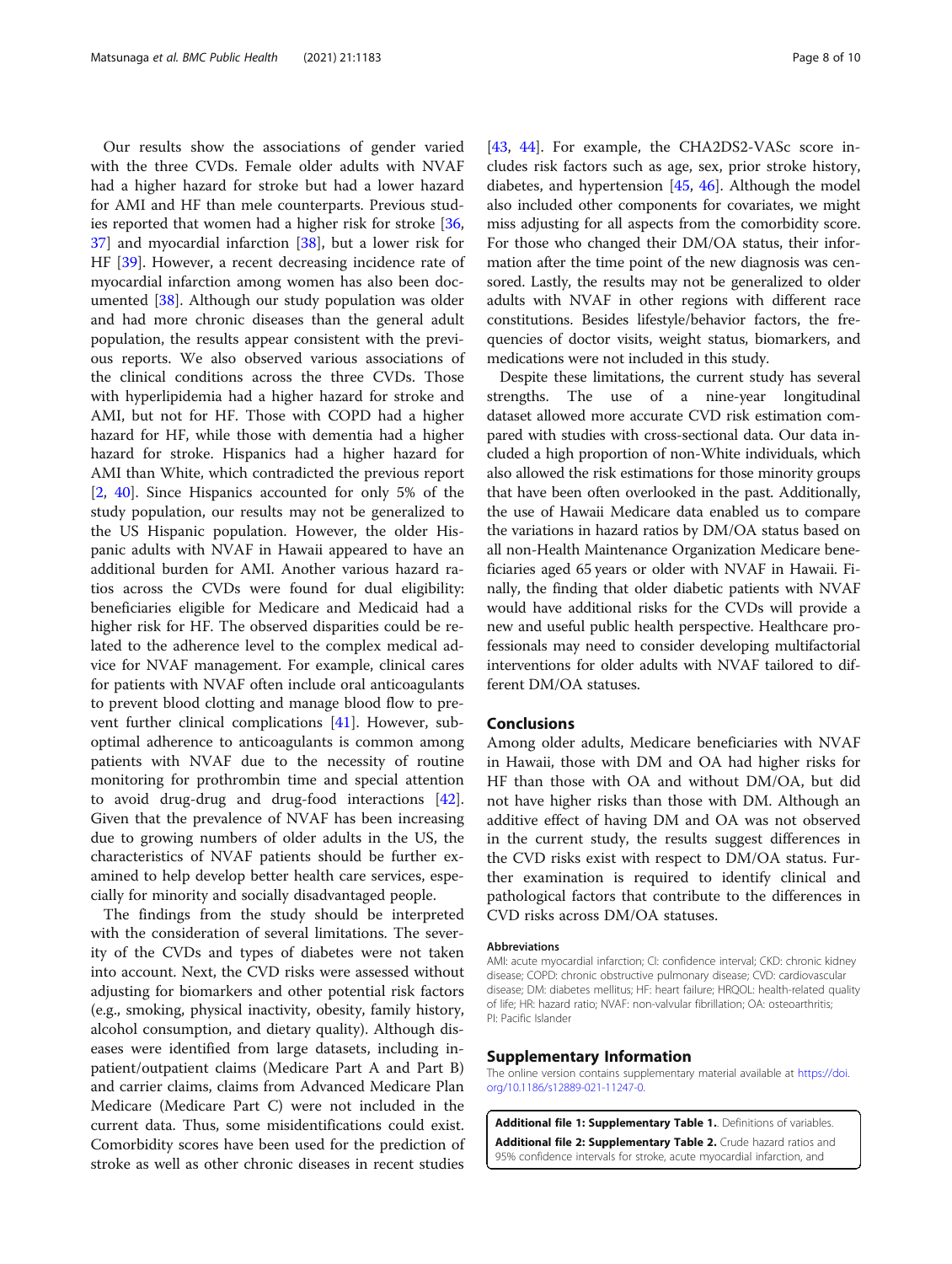<span id="page-8-0"></span>heart failure among older adults with non-valvular atrial fibrillation by diabetes and osteoarthritis status: Hawaii Medicare data 2009–2017.

#### Acknowledgments

Not applicable.

#### Authors' contributions

All authors designed the study. MM analyzed, interpreted the data, and wrote the manuscript. JC, MJ, and EL reviewed and made substantial contributions to the revision of the first draft. All authors read and approved the final manuscript.

#### Funding

This study was partially supported by U54MD007601 (Ola HAWAII) from the National Institute on Minority Health and Health Disparities. The content is solely the authors' responsibility and does not necessarily represent the official views of the National Institutes of Health.

#### Availability of data and materials

The dataset supporting the conclusions of this article are available from the Research Data Assistance Center (ResDAC) from the Centers for Medicare and Medicaid Services. Restrictions apply to the availability of these data, which were used under license for the current study, and are not publicly available. However, data are available from authors upon reasonable request and with permission of ResDAC.

#### Declarations

#### Ethics approval and consent to participate

The University of Hawaii Human Studies Program approved this study as exempt (2020–00884). The need for informed consent was waived by the the ethics committee, which approved the study, and was deemed unnecessary because of the nature of the data being secondary. All methods were carried out in accordance with relevant guidelines and regulations.

#### Consent for publication

Not applicable.

#### Competing interests

The authors declare that they have no competing interests.

#### Received: 11 January 2021 Accepted: 31 May 2021 Published online: 21 June 2021

#### References

- 1. Ni H, Xu J. Recent trends in heart failure-related mortality: United States, 2000-2014. NCHS data brief. 2015;(231):1–8.
- 2. Coronary Heart Disease, Myocardial Infarction, and Stroke A Public Health Issue [\[https://www.cdc.gov/aging/agingdata/docs/Coronary-Stroke-](https://www.cdc.gov/aging/agingdata/docs/Coronary-Stroke-Brief-508.pdf)[Brief-508.pdf](https://www.cdc.gov/aging/agingdata/docs/Coronary-Stroke-Brief-508.pdf)]. Accessed 15 June 2021.
- 3. Heron M. Deaths: leading causes for 2017. Natl Vital Stat Rep. 2019;68(6):1– 77.
- 4. Dharmarajan K, Rich MW. Epidemiology, pathophysiology, and prognosis of heart failure in older adults. Heart Fail Clin. 2017;13(3):417–26. [https://doi.](https://doi.org/10.1016/j.hfc.2017.02.001) [org/10.1016/j.hfc.2017.02.001.](https://doi.org/10.1016/j.hfc.2017.02.001)
- 5. Banik A, Schwarzer R, Knoll N, Czekierda K, Luszczynska A. Self-efficacy and quality of life among people with cardiovascular diseases: a meta-analysis. Rehabil Psychol. 2018;63(2):295–312. <https://doi.org/10.1037/rep0000199>.
- Lo Buono V, Corallo F, Bramanti P, Marino S. Coping strategies and healthrelated quality of life after stroke. J Health Psychol. 2017;22(1):16–28. [https://](https://doi.org/10.1177/1359105315595117) [doi.org/10.1177/1359105315595117.](https://doi.org/10.1177/1359105315595117)
- 7. Virani SS, Alonso A, Benjamin EJ, Bittencourt MS, Callaway CW, Carson AP, et al. Heart disease and stroke Statistics-2020 update: a report from the American Heart Association. Circulation. 2020;141(9):e139–596. [https://doi.](https://doi.org/10.1161/CIR.0000000000000757) [org/10.1161/CIR.0000000000000757.](https://doi.org/10.1161/CIR.0000000000000757)
- Einarson TR, Acs A, Ludwig C, Panton UH. Economic burden of cardiovascular disease in type 2 diabetes: a systematic review. Value Health. 2018;21(7):881–90. <https://doi.org/10.1016/j.jval.2017.12.019>.
- 9. Joo H, Zhang P, Wang G. Cost of informal care for patients with cardiovascular disease or diabetes: current evidence and research
- 10. Yaghi S, Kamel H. Stratifying stroke risk in atrial fibrillation: beyond clinical risk scores. Stroke. 2017;48(10):2665–70. [https://doi.org/10.1161/STROKEA](https://doi.org/10.1161/STROKEAHA.117.017084) [HA.117.017084](https://doi.org/10.1161/STROKEAHA.117.017084).
- 11. Oladiran O, Nwosu I. Stroke risk stratification in atrial fibrillation: a review of common risk factors. J Community Hosp Intern Med Perspect. 2019;9(2): 113–20. <https://doi.org/10.1080/20009666.2019.1593781>.
- 12. Colilla S, Crow A, Petkun W, Singer DE, Simon T, Liu X. Estimates of current and future incidence and prevalence of atrial fibrillation in the U.S. adult population. Am J Cardiol. 2013;112(8):1142–7. [https://doi.org/10.1016/j.amjca](https://doi.org/10.1016/j.amjcard.2013.05.063) [rd.2013.05.063.](https://doi.org/10.1016/j.amjcard.2013.05.063)
- 13. Di Fazio I, Franzoni S, Frisoni GB, Gatti S, Cornali C, Stofler PM, et al. Predictive role of single diseases and their combination on recovery of balance and gait in disabled elderly patients. J Am Med Dir Assoc. 2006;7(4): 208–11. <https://doi.org/10.1016/j.jamda.2005.12.008>.
- 14. Benjamin EJ, Levy D, Vaziri SM, D'Agostino RB, Belanger AJ, Wolf PA. Independent risk factors for atrial fibrillation in a population-based cohort. The Framingham Heart Study. JAMA. 1994;271(11):840–4.
- 15. Gersh BJ, Tsang TS, Seward JB. The changing epidemiology and natural history of nonvalvular atrial fibrillation: clinical implications. Trans Am Clin Climatol Assoc. 2004;115:149–59 discussion159–160.
- 16. Rahmati M, Nalesso G, Mobasheri A, Mozafari M. Aging and osteoarthritis: central role of the extracellular matrix. Ageing Res Rev. 2017;40:20–30. <https://doi.org/10.1016/j.arr.2017.07.004>.
- 17. Wang H, Bai J, He B, Hu X, Liu D. Osteoarthritis and the risk of cardiovascular disease: a meta-analysis of observational studies. Sci Rep. 2016;6:39672. [https://doi.org/10.1038/srep39672.](https://doi.org/10.1038/srep39672)
- 18. Mathieu S, Couderc M, Tournadre A, Soubrier M. Cardiovascular profile in osteoarthritis: a meta-analysis of cardiovascular events and risk factors. Joint, Bone, Spine : Revue du Rhumatisme. 2019;86(6):679–84. [https://doi.org/10.1](https://doi.org/10.1016/j.jbspin.2019.06.013) [016/j.jbspin.2019.06.013](https://doi.org/10.1016/j.jbspin.2019.06.013).
- 19. Williams MF, London DA, Husni EM, Navaneethan S, Kashyap SR. Type 2 diabetes and osteoarthritis: a systematic review and meta-analysis. J Diabetes Complicat. 2016;30(5):944–50. [https://doi.org/10.1016/j.jdiacomp.2](https://doi.org/10.1016/j.jdiacomp.2016.02.016) [016.02.016](https://doi.org/10.1016/j.jdiacomp.2016.02.016).
- 20. Louati K, Vidal C, Berenbaum F, Sellam J. Association between diabetes mellitus and osteoarthritis: systematic literature review and meta-analysis. RMD Open. 2015;1(1):e000077. [https://doi.org/10.1136/rmdopen-2015-](https://doi.org/10.1136/rmdopen-2015-000077) [000077](https://doi.org/10.1136/rmdopen-2015-000077).
- 21. Condition Categories [[https://www2.ccwdata.org/web/guest/condition-ca](https://www2.ccwdata.org/web/guest/condition-categories) [tegories](https://www2.ccwdata.org/web/guest/condition-categories)]. Accessed 15 June 2021.
- 22. Rose AJ, Goldberg R, McManus DD, Kapoor A, Wang V, Liu W, et al. Anticoagulant prescribing for non-Valvular atrial fibrillation in the veterans health administration. J Am Heart Assoc. 2019;8(17):e012646. [https://doi.](https://doi.org/10.1161/JAHA.119.012646) [org/10.1161/JAHA.119.012646](https://doi.org/10.1161/JAHA.119.012646).
- 23. Withy K, Mapelli P, Perez J, Finberg A, Green J. Hawai'i physician workforce assessment 2016: improvement in physician numbers but physician suicides of concern. Hawaii J Med Public Health. 2017;76(3 Suppl 1):3–9.
- 24. Perticone M, Maio R, Caroleo B, Suraci E, Corrao S, Sesti G, et al. COPD significantly increases cerebral and cardiovascular events in hypertensives. Sci Rep. 2021;11(1):7884. <https://doi.org/10.1038/s41598-021-86963-z>.
- 25. Voulgaris A, Archontogeorgis K, Steiropoulos P, Papanas N. Cardiovascular disease in patients with chronic obstructive pulmonary disease, obstructive sleep Apnoea syndrome and overlap syndrome. Curr Vasc Pharmacol. 2021; 19(3):285–300. [https://doi.org/10.2174/1570161118666200318103553.](https://doi.org/10.2174/1570161118666200318103553)
- 26. Tini G, Scagliola R, Monacelli F, La Malfa G, Porto I, Brunelli C, et al. Alzheimer's disease and cardiovascular disease: a particular association. Cardiol Res Pract. 2020;2020:2617970.
- 27. Troncone L, Luciani M, Coggins M, Wilker EH, Ho CY, Codispoti KE, et al. Aβ amyloid pathology affects the hearts of patients with Alzheimer's disease: mind the heart. J Am Coll Cardiol. 2016;68(22):2395–407. [https://doi.org/10.1](https://doi.org/10.1016/j.jacc.2016.08.073) [016/j.jacc.2016.08.073](https://doi.org/10.1016/j.jacc.2016.08.073).
- 28. R Core Team. R: A language and environment for statistical computing. In: R Foundation for Statistical Computing, Vienna, Austria. 2020.
- 29. Wong HK, Ong KL, Cheung CL, Cheung BM. Utilization of glucose, blood pressure, and lipid lowering medications among people with type II diabetes in the United States, 1999–2010. Ann Epidemiol. 2014;24(7):516– 521.e511.
- 30. National Center for Health Statistics, What We Eat in America/National Health and Nutrition Examination Survey, 2015-2016. Healthy Eating Index-